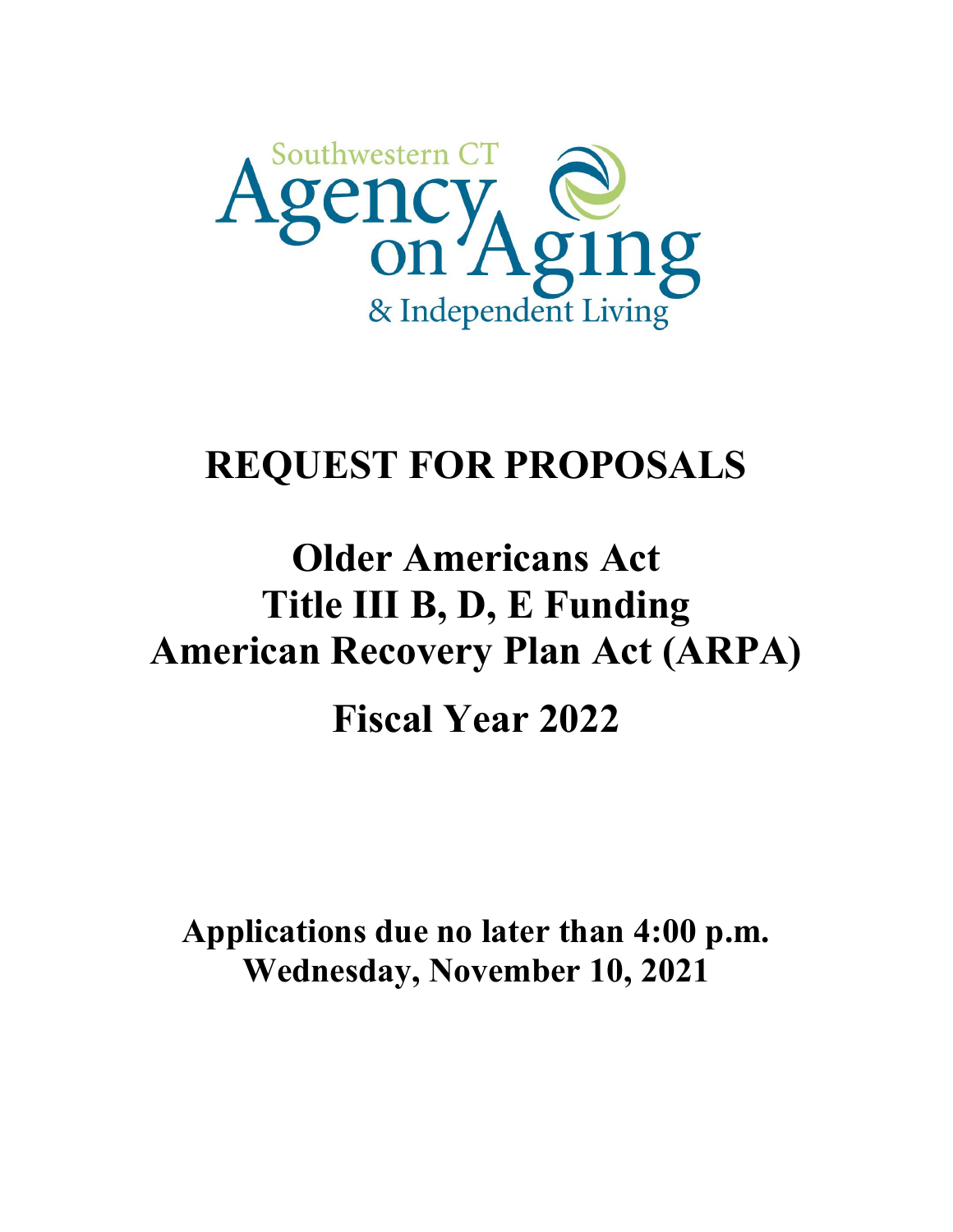### **FY 2022 AMERICAN RECOVERY PLAN ACT REQUEST FOR PROPOSALS Older Americans Act Title III Funding Application due no later than 4:00 p.m. on Wednesday, November 10, 2021**

#### **GENERAL INSTRUCTIONS**

To be considered for Fiscal Year 2022 funding, you must:

- Submit an electronic copy of the ARPA Application (in Word), Title III Budget in Excel, Agency Audit, and all Application Attachments listed below, with original signatures no later than 4:00 p.m. on November 10, 2021 to GJames@SWCAA.org
- Unless a smaller font is necessary to complete an application chart, present all text responses, as set in the application, in font Calibri 11.
- Please save documents using the following format: Your Organization Name, Your Project Name, Document Name (Application, Budget, Agency Audit, Application Attachments), FY22.
- Do not add additional pages
- **The application must include the following separate four documents:**

| <b>REQUIRED DOCUMENTS FOR SUBMISSION</b>                                                                                                                                                                                                                                                                                                                                                                                                                                                                                                                                          | <b>CHECK</b> |
|-----------------------------------------------------------------------------------------------------------------------------------------------------------------------------------------------------------------------------------------------------------------------------------------------------------------------------------------------------------------------------------------------------------------------------------------------------------------------------------------------------------------------------------------------------------------------------------|--------------|
| 1. ARPA Application FY 2022                                                                                                                                                                                                                                                                                                                                                                                                                                                                                                                                                       |              |
| 2. Title III B, D, OR E Budget FY 2022 (Based on the<br>MIS Service Definition you are requesting funds for)                                                                                                                                                                                                                                                                                                                                                                                                                                                                      |              |
| 3. Agency Audit including Single Audits, and response if any<br>findings or IRS Form 990 (Unless you are a current grantee and<br>document is on file at SWCAA). Attach the audit as a separate<br>document.                                                                                                                                                                                                                                                                                                                                                                      |              |
| Application Attachments as One Document:<br>4.<br>Voluntary Contribution Procedure (Unless you are a<br>current grantee and document is on file at SWCAA)<br>Referral Plan (Unless you are a current grantee and document is<br>on file at SWCAA)<br>Client Grievance Procedure (Unless you are a current<br>grantee and document is on file at SWCAA)<br>Job Descriptions for direct support positions<br>Affirmative Action Plan including signed<br>Vendor Statement(s)<br>Letter(s) of Understanding for Subcontracts (if<br>applicable)<br><b>Signed Standard Assurances</b> |              |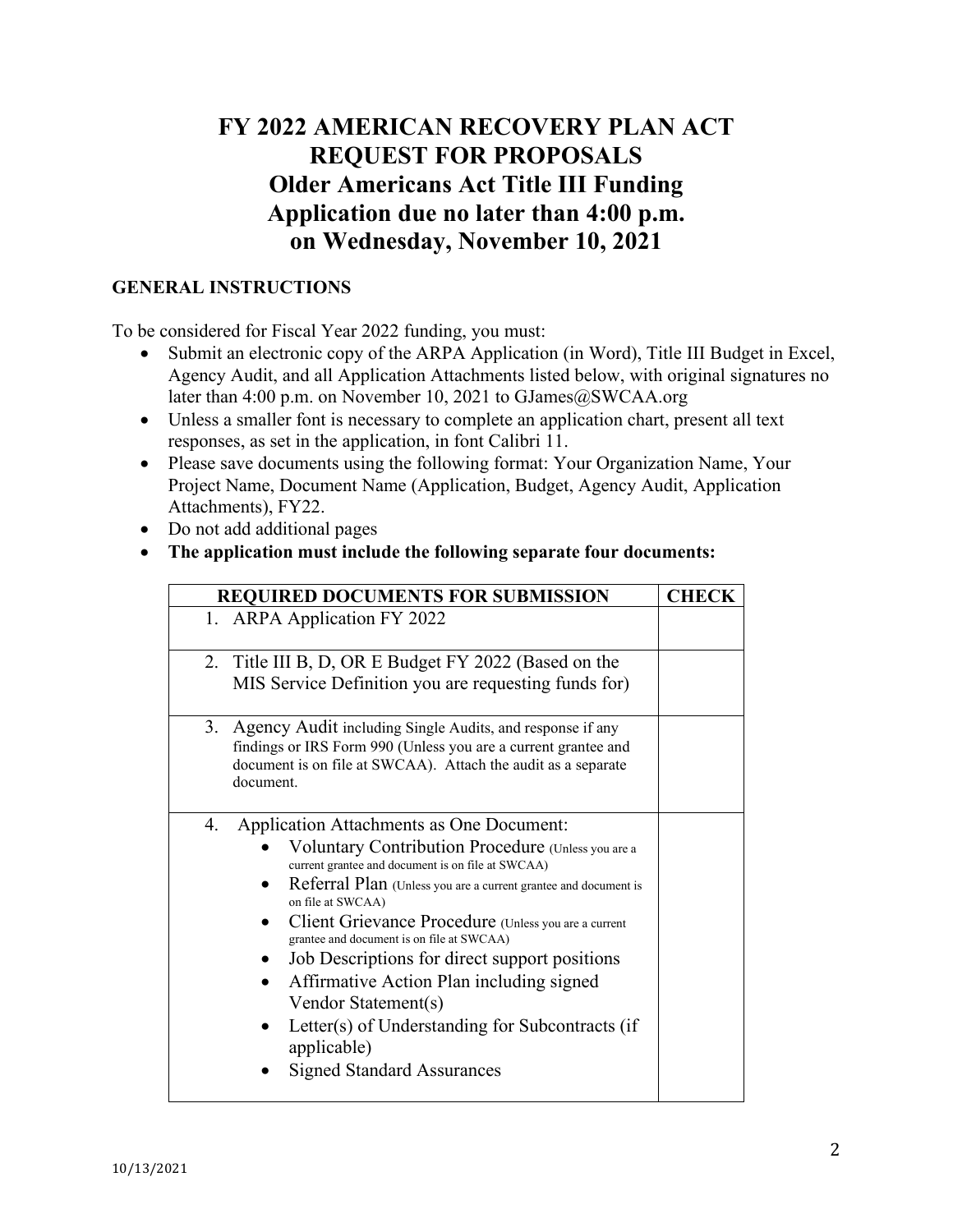Omission of requested information or the submission of incomplete material may remove an application from further consideration. If you have any questions please contact Gretchen James, Grants Manager, at (203-814-3620) or (GJames@swcaa.org).

#### **MISSION & ROLE OF SWCAA**

The Southwestern Connecticut Agency on Aging (SWCAA) is a private, not-for-profit corporation, established in 1974. Its mission is to provide leadership and resources to meet the needs of the rapidly growing elderly population and to maintain and improve the quality of life and independence of older persons.

As a designated Area Agency on Aging, SWCAA is a pass-through funding source for federal and state dollars for the elderly in the fourteen-town area of southwestern Connecticut. SWCAA awards grants and contracts to community agencies to provide supportive services for community adults aged 60 and older through a Request for Proposals process. Funding supports services such as nutrition, in-home, legal, health, adult day care/respite, transportation, senior centers and outreach/social support.

#### **ARPA FUNDING DEFINED**

The American Recovery Plan Act includes considerable funding for programs serving older adults. The COVID-19 pandemic disproportionally affected older adults. It is SWCAA's intention to use these funds to improve or build capacity for community-based services. Program examples may include food, social engagement, and long-term care services to help older adults forego isolation and get the supports they need. We encourage program applications that address critical needs exacerbated by the pandemic such as, Mental Health Services, Chore Services, Social Isolation, and Food Insecurity. This RFP is open to municipalities and nonprofit organizations serving older adults in SW CT. Applicants must serve older adults and/or their caregivers. Services must meet descriptions developed by State and Federal entities.

**NEW PROGRAM INTERVIEW** is required for all prospective NEW programs. SWCAA will contact the applicant to schedule the interview to be held December 2, 2021.

#### **APPLICATION REVIEWS**

Qualifying applications will be reviewed by an allocations subcommittee made up of SWCAA Board of Directors. Applications will be reviewed on a competitive basis utilizing the following criteria:

- alignment with American Recovery Plan Act funding goals
- level of need for the project as demonstrated by alignment with SWCAA's Area Plan
- ability of the project to serve Older Americans Act target populations
- geographic area(s) served (An effort is made to balance fund distribution throughout the southwestern CT area based on the population of poor and minority seniors.)
- reasonableness of the project plan
- qualifications of staff assigned to the project
- project budget and proposed unit cost
- site visit observations or new program interview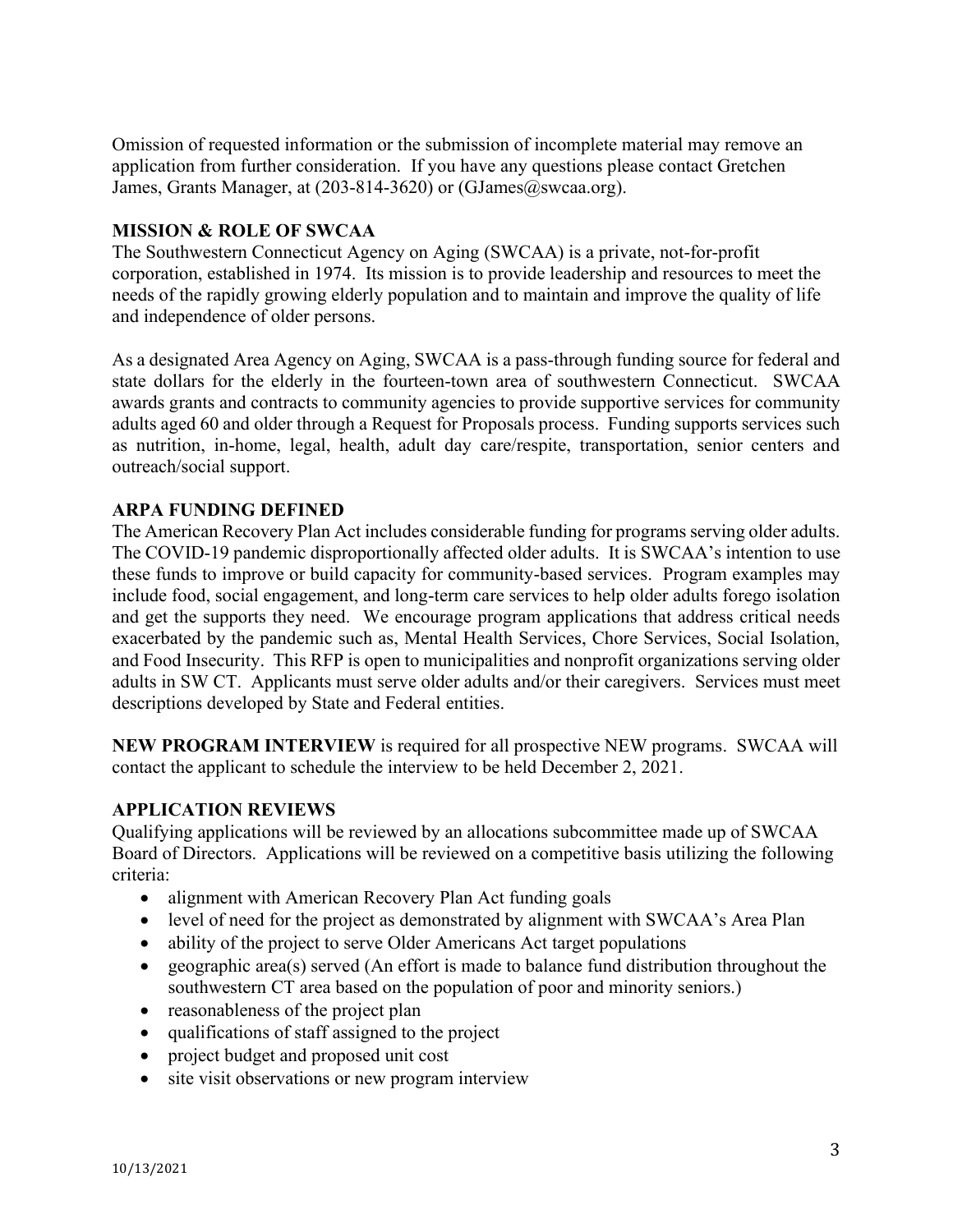Based on subcommittee recommendations, the SWCAA Board of Directors will, in its discretion, determine final awards.

SWCAA will notify each applicant in writing within ten (10) days after the decision of the Board of Directors of the applicant's proposal status. Appeals are accepted only in the case that the applicant has evidence of SWCAA's failure to follow the application review and funding process and must be sent via registered mail or delivered in person to 1000 Lafayette Boulevard, 9<sup>th</sup> Floor, Bridgeport, CT 06604 within ten (10) days of the dispatch date of SWCAA's notification. Further details on the appeals process may be found in the Policy and Procedure Manual available at [www.SWCAA.org.](http://www.swcaa.org/)

#### **TECHNICAL ASSISTANCE**

All applicants have the option of attending an individual meeting with SWCAA to review grant specific questions before submitting the final Application, Budget and all required documents. Please contact Gretchen James at  $GJames@swca.org$  to schedule a meeting.

#### **IMPORTANT DETAILS FOR SUBMITTING YOUR APPLICATION & BUDGET**

1. All SWCAA-funded projects must serve clients residing in one or more of the following fourteen (14) towns (note: caregivers may live outside of the region provided the care recipient lives within the region):

Bridgeport, Darien, Easton, Fairfield, Greenwich, Monroe, New Canaan, Norwalk, Stamford, Stratford, Trumbull, Weston, Westport, and Wilton.

- 2. Applications are sought on a competitive basis for the project period January 17, 2022- September 30, 2022. All grants will be subject to the availability of funds.
- **3. The electronic copy of the ARPA Application, Budget, Agency Audit, and Application Attachments must be submitted no later than 4:00 p.m. on Wednesday, November 10, 2021 to Gretchen James at [gjames@swcaa.org.](mailto:gjames@swcaa.org)**
- 4. If SWCAA does not award the total grant amount requested, partial funding may be awarded. In such a case, a revised budget, goals, and estimated client and service numbers will be required.
- 5. Services must target adults age 60 years and over, living in SWCAA's fourteen (14) town area, with funding preference given to programs serving older persons in greatest economic or social need with particular attention to low-income minority individuals and persons at risk of institutionalization. The number of low income and the number of minority older individuals to be served should be, at a minimum, in the same proportion as represented in the older population of the towns to be served according to the most recent U.S. census. Census data for southwestern Connecticut is available at [www.SWCAA.org.](http://www.swcaa.org/) Title III funds may not supplant Medicaid funds.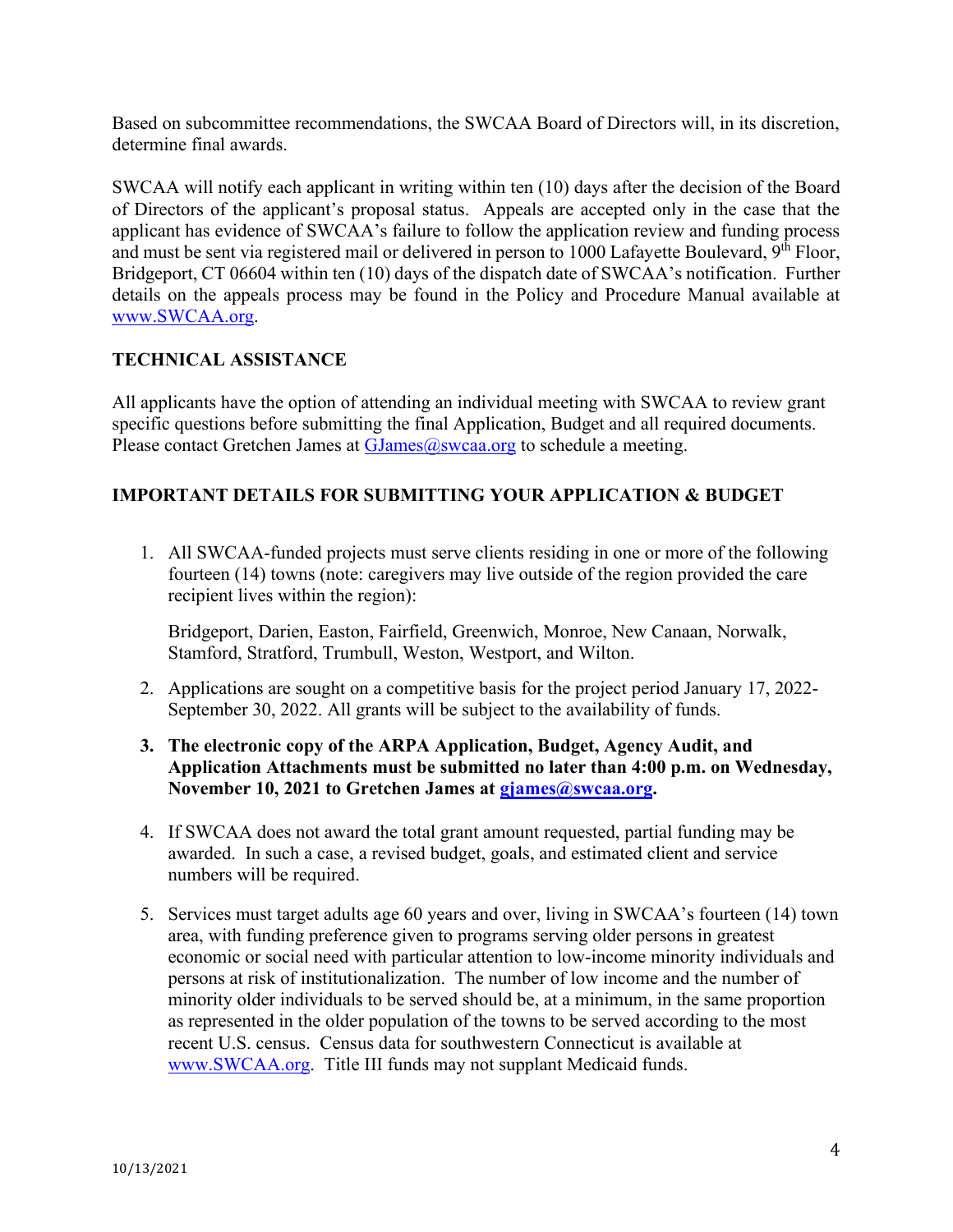- 6. Each grantee must offer participants in Title III funded projects the opportunity to contribute voluntarily to the cost of activities.
- 7. Title III funded projects must include matching funds from non-federal sources. Match percentages are calculated on the total project cost. Certification of the availability of the non-federal matching funds must be included in the budget. Match percentages are as follows:

Title III B-15% Title III D- 0% Title III E-25%

- 8. Applicants are responsible for familiarizing themselves with (1) the SWCAA Policy and Procedure Manual for Title III Grants, (2) the Older Americans Act, (3) the SWCAA Fiscal Years 2022-2024 Area Plan on Aging and (4) appropriate State and Federal regulations available on the SWCAA website.
- 9. Use only the FY 2022 SWCAA ARPA Application and Budget forms found on the ARPA RFP page on the SWCAA website. There are three different budgets. Applicants must select the correct budget based on their application request (i.e. Title III B, D, or Title III E). For a complete list of reimbursable services available in each funding category please see the MIS Service Definitions on ARPA RFP page on the SWCAA website.
- 10. All grants awarded will be monitored by SWCAA, as required by the federal government. The process includes an annual monitoring visit, monthly claim submissions in SWCAA's online data portal (Grantee Gateway), a year-end report, and additional reporting as necessary.

#### **SWCAA WEBSITE GRANT WRITING RESOURCES**

The following documents are available on SWCAA's website ([www.SWCAA.org/Funding](http://www.swcaa.org/Funding) Opportunities) under "Grant Writing Resources"

- Title III MIS Service Definitions- lists all services eligible for reimbursement
- Policy and Procedure Manual
- U.S. Census Data & Fairfield County Demographics
- Poverty Guidelines
- Fiscal Years 2022-2024 Area Plan on Aging Summary
- Budget & Application Glossary and Examples
- Older Americans Act and Regulations
- Community Services Policy Manual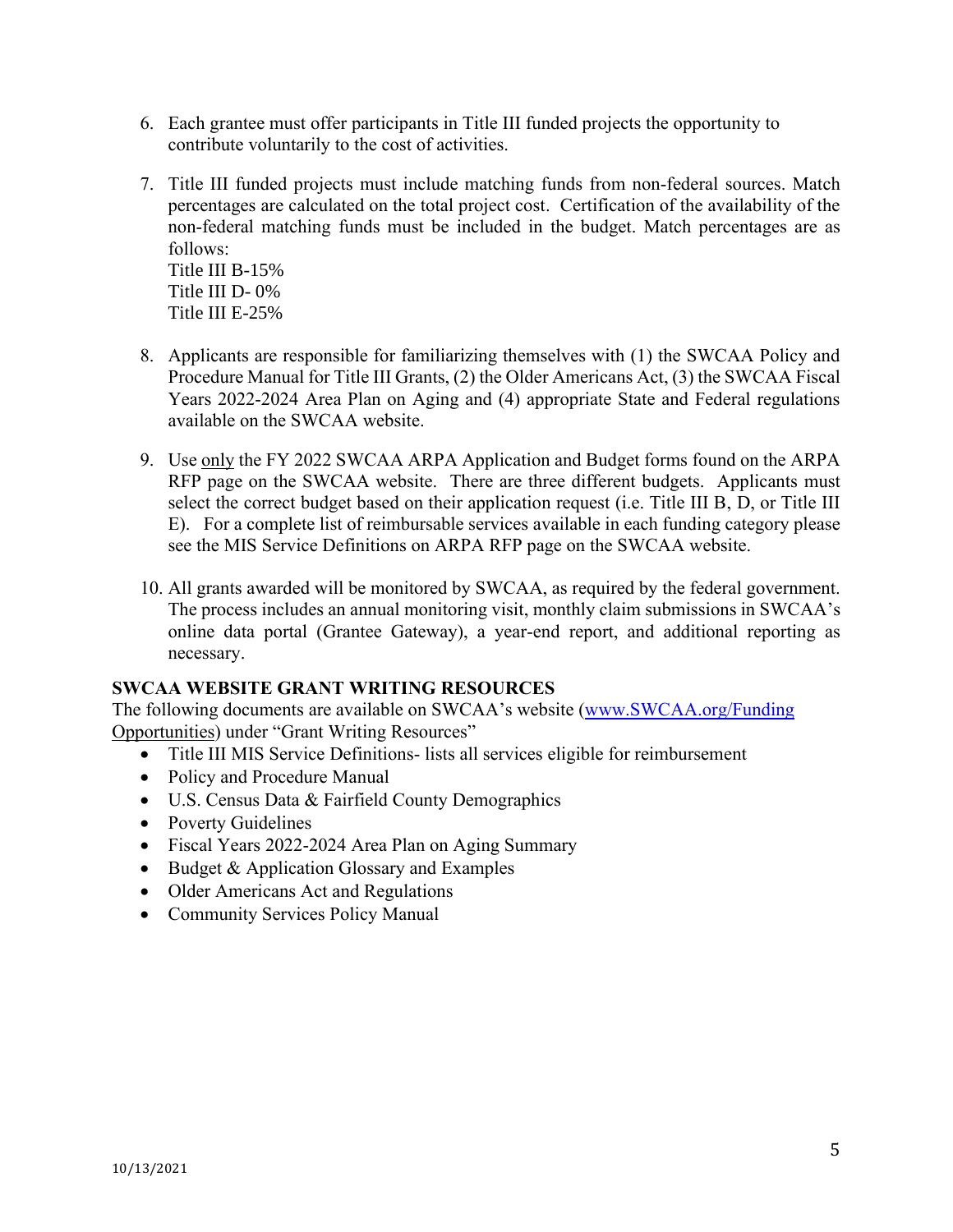#### **TITLE III SERVICES & ESTIMATED ARPA FUNDS AVAILABLE BY CATEGORY**

Early estimates of Federal and State funds available for FY 2022 listed below are subject to change following approval of Federal and State budgets. The maximum award allowed for any one project is \$50,000 per fiscal year except under extraordinary circumstances. For a complete list of reimbursable services under Title III-B, Title III-D, and Title III-E visit SWCAA.org/Funding Opportunities/ARPA RFP for the MIS Service Definition Lists.

| <b>TITLE III-B</b>   | 1. Access Services. Helping seniors gain access to available services |  |
|----------------------|-----------------------------------------------------------------------|--|
| \$500,000 (estimate) | through information & assistance, outreach, transportation, and       |  |
|                      | health (including behavioral health) services.                        |  |
|                      | 2. Legal Services                                                     |  |
|                      | 3. In-home Services. Homemaker, home health aide, visiting and        |  |
|                      | telephone reassurance, adult day care, chore, minor home              |  |
|                      | modification, personal care services and other supportive services    |  |
|                      | that assist older individuals in living independently in a home       |  |
|                      | environment.                                                          |  |
|                      | 4. Community Services. Multipurpose senior centers, mental health     |  |
|                      | services, dental services, and other community based supportive       |  |
|                      | services.                                                             |  |
| <b>TITLE III-D</b>   | <b>Evidence-Based Health Promotion Programs</b>                       |  |
| \$20,000 (estimate)  | All Title III D funded programs must replicate programs that meet the |  |
|                      | Administration on Aging's highest-level criteria for evidence-based   |  |
|                      | programs. For a list of eligible evidence-based programs see the      |  |
|                      | ARPA RFP page.                                                        |  |
| TITLE III-E          | 1. National Family Caregiver Support Program                          |  |
| \$40,000 (estimate)  | Supportive services for family caregivers (aged 19 and older) who     |  |
|                      | provide in-home care for an individual aged 60 and older including:   |  |
|                      | Information/Assistance;                                               |  |
|                      |                                                                       |  |
|                      | Case management;                                                      |  |
|                      | Individual counseling;                                                |  |
|                      | Caregiver support group;<br>$\bullet$                                 |  |
|                      | Caregiver training & other support services                           |  |
|                      | 2. Grandparents Raising Grandchildren                                 |  |
|                      | Supportive services for grandparents or other family caregivers (aged |  |
|                      | 55 and older) of children (aged 18 or younger or with a disability)   |  |
|                      | including:                                                            |  |
|                      | Information/Assistance;<br>$\bullet$                                  |  |
|                      | Case Management;                                                      |  |
|                      | Individual counseling;                                                |  |
|                      | Caregiver support group                                               |  |
|                      | Caregiver training and other support services                         |  |